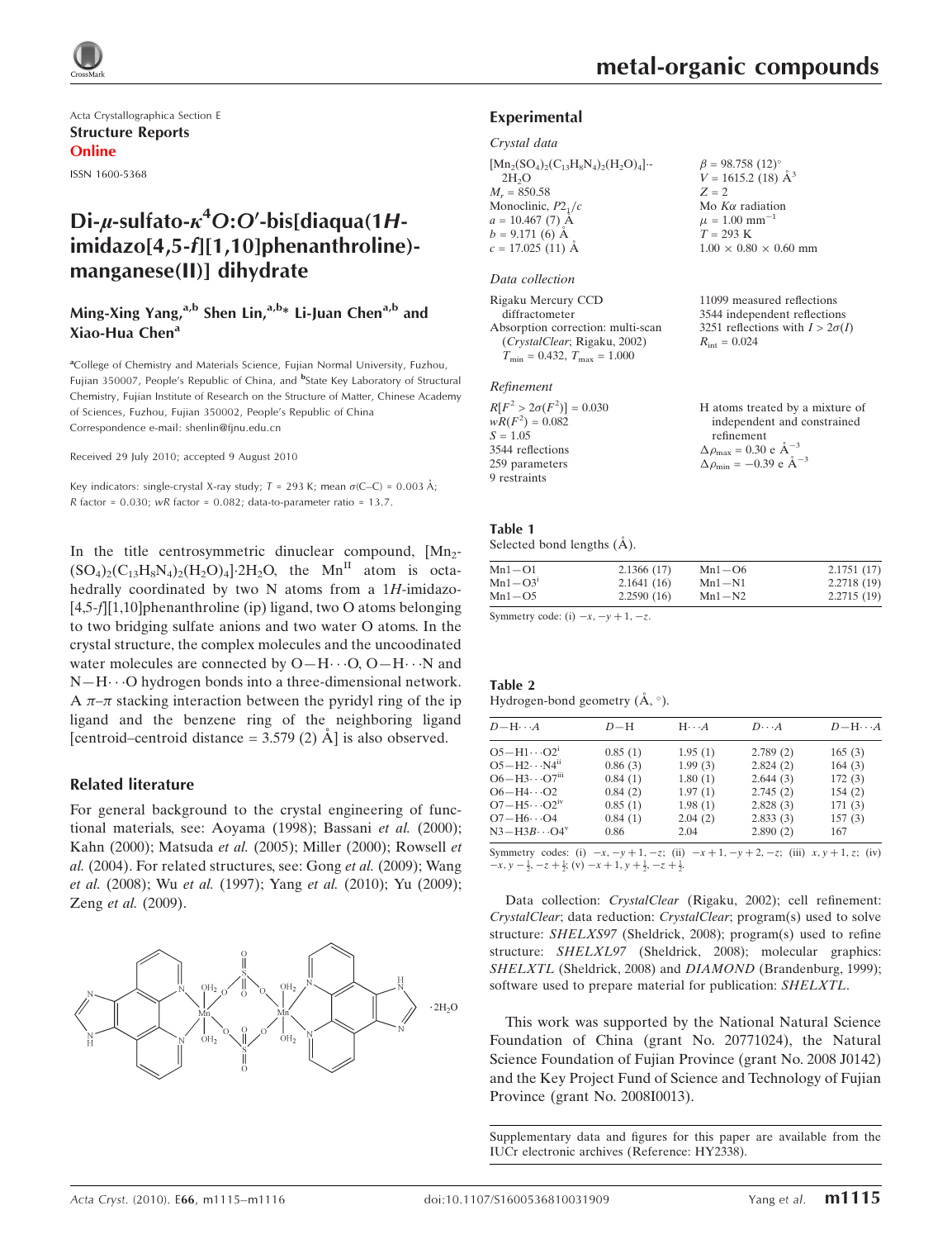### References

- [Aoyama, Y. \(1998\).](https://scripts.iucr.org/cgi-bin/cr.cgi?rm=pdfbb&cnor=hy2338&bbid=BB1) Top. Curr. Chem. 198, 131–162.
- [Bassani, D. M., Darcos, V., Mahony, S. & Desvergne, J. P. \(2000\).](https://scripts.iucr.org/cgi-bin/cr.cgi?rm=pdfbb&cnor=hy2338&bbid=BB2) J. Am. Chem. Soc. 122[, 8795–8796.](https://scripts.iucr.org/cgi-bin/cr.cgi?rm=pdfbb&cnor=hy2338&bbid=BB2)
- Brandenburg, K. (1999). DIAMOND[. Crystal Impact GbR, Bonn, Germany.](https://scripts.iucr.org/cgi-bin/cr.cgi?rm=pdfbb&cnor=hy2338&bbid=BB3)
- [Gong, Y., Zhou, Y., Li, J., Wu, X. & Qin, J. \(2009\).](https://scripts.iucr.org/cgi-bin/cr.cgi?rm=pdfbb&cnor=hy2338&bbid=BB4) Acta Cryst. E65, m844– [m845.](https://scripts.iucr.org/cgi-bin/cr.cgi?rm=pdfbb&cnor=hy2338&bbid=BB4)
- [Kahn, O. \(2000\).](https://scripts.iucr.org/cgi-bin/cr.cgi?rm=pdfbb&cnor=hy2338&bbid=BB5) Acc. Chem. Res. 33, 647–657.
- [Matsuda, R., Kitaura, R., Kitagawa, S., Kubota, Y., Belosludov, R. V.,](https://scripts.iucr.org/cgi-bin/cr.cgi?rm=pdfbb&cnor=hy2338&bbid=BB6) [Kobayashi, T. C., Sakamoto, H., Chiba, T., Takata, M., Kawazoe, Y. & Mita,](https://scripts.iucr.org/cgi-bin/cr.cgi?rm=pdfbb&cnor=hy2338&bbid=BB6) Y. (2005). [Nature \(London\)](https://scripts.iucr.org/cgi-bin/cr.cgi?rm=pdfbb&cnor=hy2338&bbid=BB6), 436, 238–241.
- [Miller, J. S. \(2000\).](https://scripts.iucr.org/cgi-bin/cr.cgi?rm=pdfbb&cnor=hy2338&bbid=BB7) Inorg. Chem. 39, 4392–4408.

Rigaku (2002). CrystalClear[. Rigaku Corporation, Tokyo, Japan.](https://scripts.iucr.org/cgi-bin/cr.cgi?rm=pdfbb&cnor=hy2338&bbid=BB8)

- [Rowsell, J. L. C., Millward, A. R., Park, K. S. & Yaghi, O. M. \(2004\).](https://scripts.iucr.org/cgi-bin/cr.cgi?rm=pdfbb&cnor=hy2338&bbid=BB9) J. Am. Chem. Soc. 126[, 5666–5667.](https://scripts.iucr.org/cgi-bin/cr.cgi?rm=pdfbb&cnor=hy2338&bbid=BB9)
- [Sheldrick, G. M. \(2008\).](https://scripts.iucr.org/cgi-bin/cr.cgi?rm=pdfbb&cnor=hy2338&bbid=BB10) Acta Cryst. A64, 112–122.
- [Wang, H., Liu, J.-Q., Zhang, Y.-N., Wang, Y.-Y., Wen, G.-L., Guo, C.-Y. & Shi,](https://scripts.iucr.org/cgi-bin/cr.cgi?rm=pdfbb&cnor=hy2338&bbid=BB11) Q.-Z. (2008). [Inorg. Chem. Commun.](https://scripts.iucr.org/cgi-bin/cr.cgi?rm=pdfbb&cnor=hy2338&bbid=BB11) 11, 129–133.
- [Wu, J.-Z., Ye, B.-H., Wang, L., Ji, L.-N., Zhou, J.-Y., Li, R.-H. & Zhou, Z.-Y.](https://scripts.iucr.org/cgi-bin/cr.cgi?rm=pdfbb&cnor=hy2338&bbid=BB12) (1997). [J. Chem. Soc. Dalton Trans.](https://scripts.iucr.org/cgi-bin/cr.cgi?rm=pdfbb&cnor=hy2338&bbid=BB12) pp. 1395–1401.
- [Yang, M.-X., Lin, S., Zheng, S.-N., Chen, X.-H. & Chen, L.-J. \(2010\).](https://scripts.iucr.org/cgi-bin/cr.cgi?rm=pdfbb&cnor=hy2338&bbid=BB13) Inorg. [Chem. Commun.](https://scripts.iucr.org/cgi-bin/cr.cgi?rm=pdfbb&cnor=hy2338&bbid=BB13) 13, 1043–1046.
- [Yu, J. \(2009\).](https://scripts.iucr.org/cgi-bin/cr.cgi?rm=pdfbb&cnor=hy2338&bbid=BB14) Acta Cryst. E65, m618.
- [Zeng, W., She, J.-H., Wang, C.-J. & Fang, Y. \(2009\).](https://scripts.iucr.org/cgi-bin/cr.cgi?rm=pdfbb&cnor=hy2338&bbid=BB15) Acta Cryst. E65, m42–m43.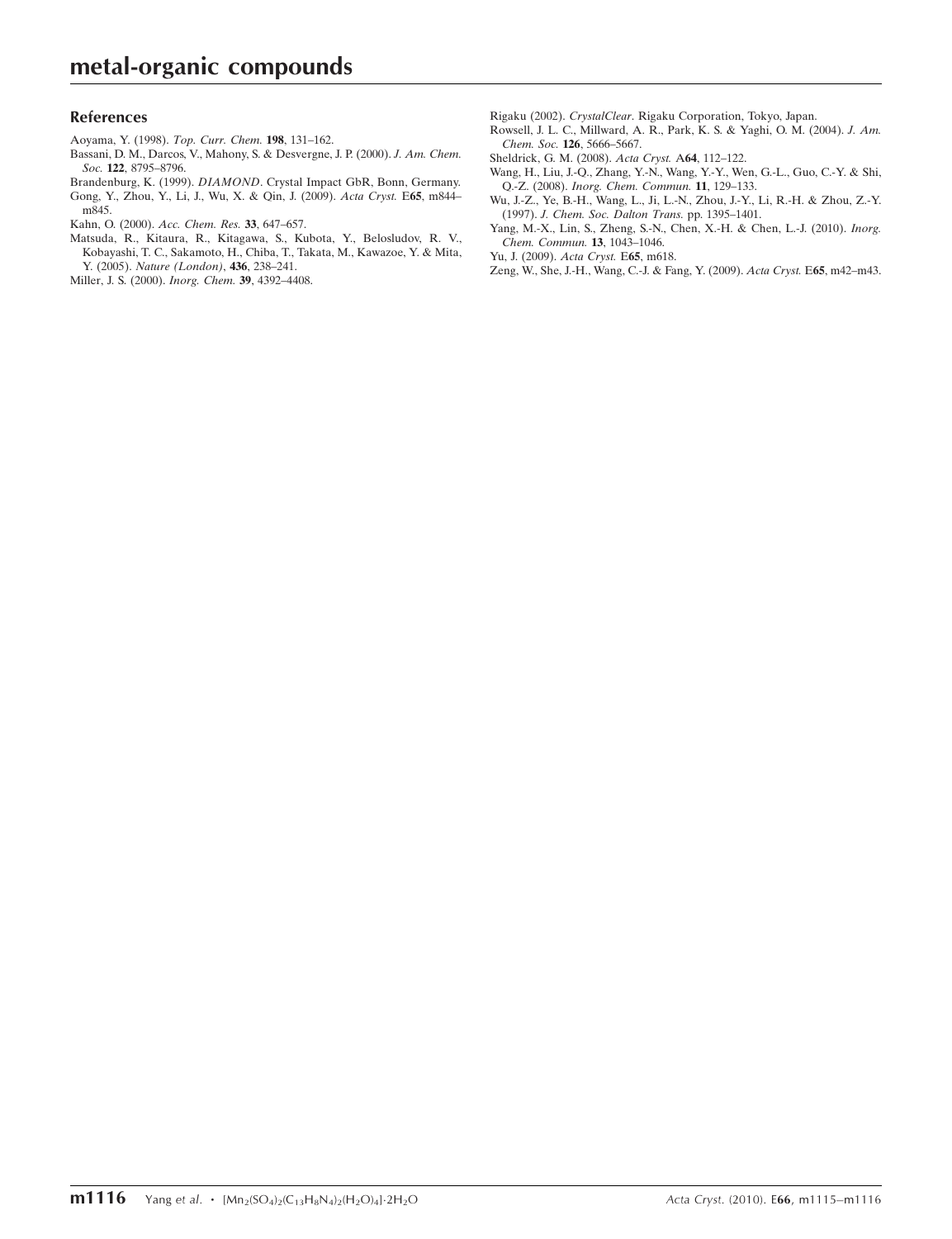# **supporting information**

*Acta Cryst.* (2010). E**66**, m1115–m1116 [https://doi.org/10.1107/S1600536810031909]

## **Di-***µ***-sulfato-***κ***<sup>4</sup>** *O***:***O***′-bis[diaqua(1***H***-imidazo[4,5-***f***] [1,10]phenanthroline)manganese(II)] dihydrate**

## **Ming-Xing Yang, Shen Lin, Li-Juan Chen and Xiao-Hua Chen**

### **S1. Comment**

An important aspect of crystal engineering is to understand and attempt to control the manner in which molecules are arranged in crystal lattices through the use of noncovalent interactions such as electrostatic interactions, hydrogen bonding, dispersion and induction forces, and  $\pi$ - $\pi$  stacking interactions. These materials have attracted much interest due to their strong potential for a variety of applications including gas storage (Matsuda *et al.*, 2005; Rowsell *et al.*, 2004), catalytic properties (Aoyama, 1998; Bassani *et al.*, 2000) and magnetism (Kahn, 2000; Miller, 2000). One approach to forming networks of discrete transition metal complexes is to use a chelating ligand that has additional interactional functionality attached to its backbone, such as additional coordination sites or hydrogen bonding groups, or extended *π* systems. 1*H*-Imidazo[5,f][1,10]phenanthroline (ip) has been used to form metal complexes with novel supramolecular architectures due to their excellent coordinating ability, large conjugated systems and strong hydrogen bonding donor and acceptor groups (Gong *et al.*, 2009; Wang *et al.*, 2008; Wu *et al.*, 1997; Yang *et al.*, 2010; Yu, 2009; Zeng *et al.*, 2009). In the present paper, we hydrothermally synthesized a new coordination complex constructed from MnSO<sub>4</sub> and ip.

The title dimeric complex is generated by an inversion center (Fig. 1). The  $Mn<sup>II</sup>$  atom is six-coordinated by two N atoms from one ip ligand, two O atoms from water molecules and two O atoms from two sulfate anions in a distorted octahedral geometry (Table 1). The equatorial plane is defined by N2, O6, O1 and O5 and the axial coordination sites are occupied by N1 and O3<sup>i</sup> atoms [symmetry code: (i) -x, 1-y, -z]. The sulfate anion acts as a bidentate bridging ligand connecting two  $Mn<sup>II</sup>$  ions, thus generating a binuclear complex. The hydrogen bonds play a key role in the structural stability (Table 2). The uncoordinated water molecule is a hydrogen bond acceptor from the coordinated water, and a hydrogen bond donor to two O atoms of two sulfate anions in two neighboring complex molecules. So each free water is hydrogen bonded to three different complex molecules. The ip ligand is a hydrogen bond donor through the imidazolyl NH group to a sulfate O atom of an adjacent complex molecule and a hydrogen bond acceptor from the coordinated water molecule (O5) of another adjacent complex molecule through the other imidazolyl N atom, forming a three-dimensional network structure, as illustrated in Fig. 2. There is also a *π*–*π* stacking interaction between the pyridyl ring of the ip ligand and the benzene ring of the neighboring ip ligand, with a centroid–centroid distance of 3.579 (2) Å.

### **S2. Experimental**

The ip ligand was synthesized according to literature (Wu *et al.*, 1997). A mixture of MnSO4, ip and H2O in a molar ratio of 1:1:556 was stirred for an hour, then sealed in an 18 ml Teflon-lined stainless steel reactor and heated for 3 d at 433 K and autogeneous pressure. After allowing the reaction mixture to cool down to room temperature, yellow crystals were collected, washed with water and dried at room temperature.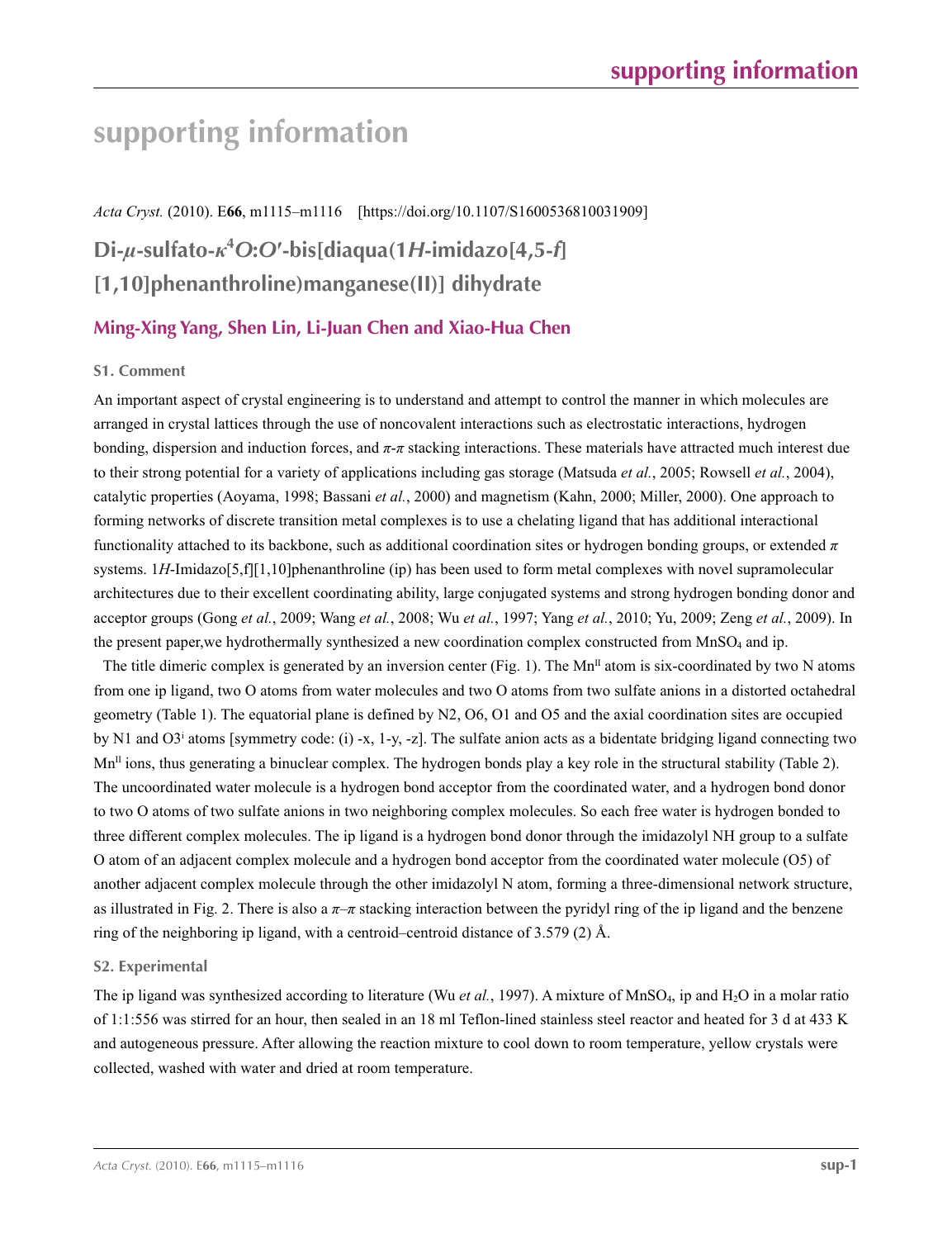**S3. Refinement** 

C- and N-bound H atoms were positioned geometrically and refined as riding atoms, with  $C-H = 0.93$  and N—H = 0.86 Å and  $U_{iso}(H) = 1.2U_{eq}(C, N)$ . The water H atoms were located in a difference Fourier map and refined isotropically, with restraints of O—H = 0.84 (1) and H···H = 1.44 (1) Å.



**Figure 1**

Molecular structure of the title compound. H atoms have been omitted for clarity. [Symmetry code: (A) -x, 1-y, -z.]



### **Figure 2**

The three-dimensional hydrogen bonding network in the title compound.

**Di-***µ***-sulfato-***κ***<sup>4</sup>** *O***:***O***′- bis[diaqua(1***H***-imidazo-[4,5-***f***][1,10]phenanthroline)manganese(II)] dihydrate** 

| Crystal data |
|--------------|
|              |

| $F(000) = 868$                         |
|----------------------------------------|
| $D_x = 1.749$ Mg m <sup>-3</sup>       |
| Mo Ka radiation, $\lambda = 0.71073$ Å |
| Cell parameters from 4851 reflections  |
| $\theta$ = 3.3–27.4°                   |
| $\mu = 1.00$ mm <sup>-1</sup>          |
| $T = 293 \text{ K}$                    |
| Prism, yellow                          |
| $1.00 \times 0.80 \times 0.60$ mm      |
|                                        |
|                                        |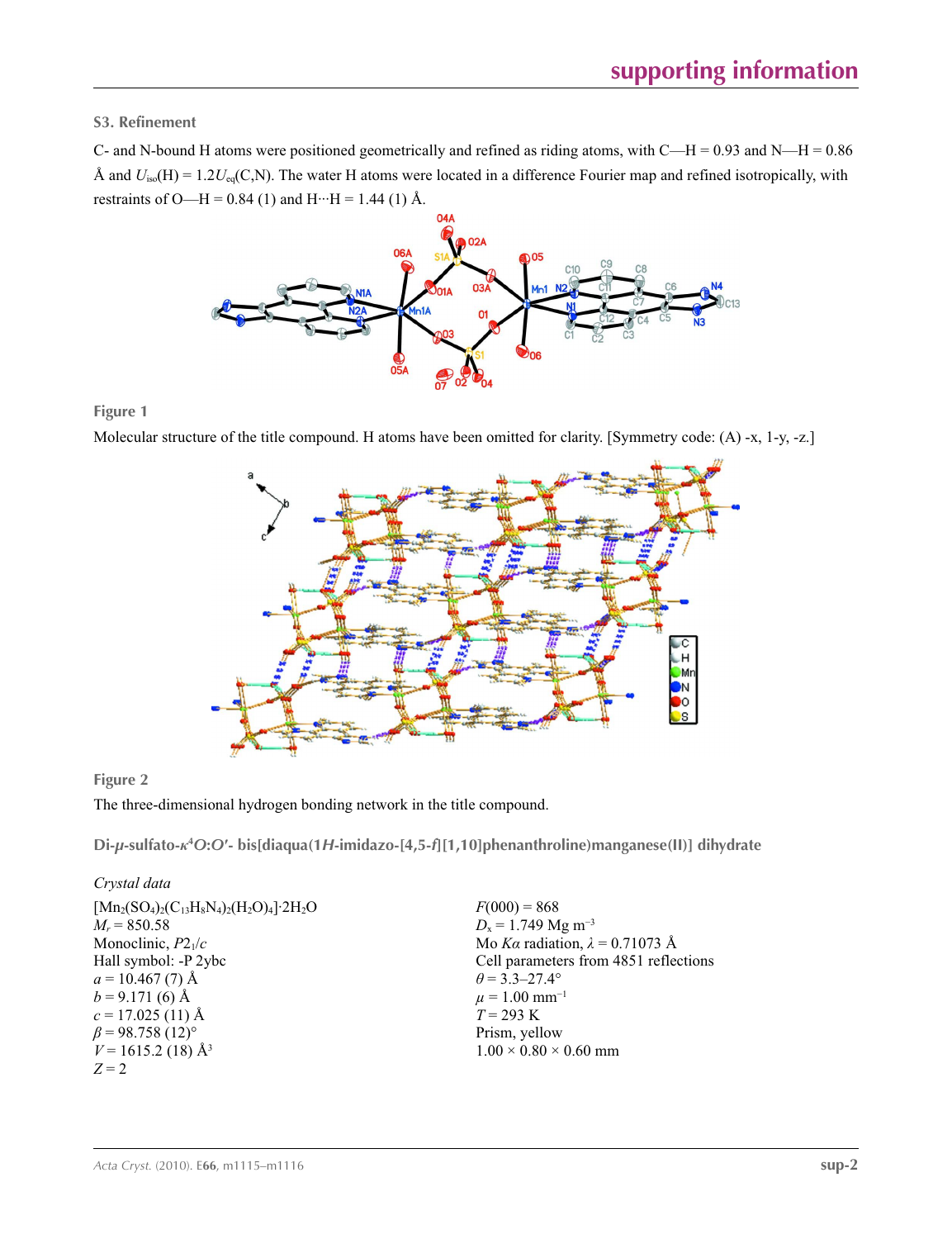*Data collection*

| Rigaku Mercury CCD<br>diffractometer<br>Radiation source: fine-focus sealed tube<br>Graphite monochromator<br>Detector resolution: $14.6306$ pixels mm <sup>-1</sup><br>$\omega$ scan<br>Absorption correction: multi-scan<br>(CrystalClear; Rigaku, 2002)<br>$T_{\text{min}} = 0.432$ , $T_{\text{max}} = 1.000$ | 11099 measured reflections<br>3544 independent reflections<br>3251 reflections with $I > 2\sigma(I)$<br>$R_{\text{int}} = 0.024$<br>$\theta_{\text{max}} = 27.4^{\circ}, \theta_{\text{min}} = 2.5^{\circ}$<br>$h = -13 \rightarrow 13$<br>$k = -11 \rightarrow 11$<br>$l = -21 \rightarrow 21$                                                                                                                                                |
|-------------------------------------------------------------------------------------------------------------------------------------------------------------------------------------------------------------------------------------------------------------------------------------------------------------------|------------------------------------------------------------------------------------------------------------------------------------------------------------------------------------------------------------------------------------------------------------------------------------------------------------------------------------------------------------------------------------------------------------------------------------------------|
| Refinement                                                                                                                                                                                                                                                                                                        |                                                                                                                                                                                                                                                                                                                                                                                                                                                |
| Refinement on $F^2$<br>Least-squares matrix: full<br>$R[F^2 > 2\sigma(F^2)] = 0.030$<br>$wR(F^2) = 0.082$<br>$S = 1.05$<br>3544 reflections<br>259 parameters<br>9 restraints<br>Primary atom site location: structure-invariant<br>direct methods                                                                | Secondary atom site location: difference Fourier<br>map<br>Hydrogen site location: inferred from<br>neighbouring sites<br>H atoms treated by a mixture of independent<br>and constrained refinement<br>$w = 1/[\sigma^2(F_0^2) + (0.0437P)^2 + 0.5623P]$<br>where $P = (F_0^2 + 2F_c^2)/3$<br>$(\Delta/\sigma)_{\text{max}} = 0.001$<br>$\Delta\rho_{\text{max}}$ = 0.30 e Å <sup>-3</sup><br>$\Delta\rho_{\rm min}$ = -0.39 e Å <sup>-3</sup> |

*Fractional atomic coordinates and isotropic or equivalent isotropic displacement parameters (Å<sup>2</sup>)* 

|                  | $\boldsymbol{x}$ | $\mathcal{Y}$ | $\boldsymbol{Z}$ | $U_{\rm iso}$ */ $U_{\rm eq}$ |  |
|------------------|------------------|---------------|------------------|-------------------------------|--|
| Mn1              | 0.18299(2)       | 0.67998(3)    | 0.039544(16)     | 0.02452(10)                   |  |
| S <sub>1</sub>   | 0.03061(4)       | 0.40185(4)    | 0.11921(2)       | 0.02399(11)                   |  |
| O <sub>1</sub>   | 0.13383(12)      | 0.47205(14)   | 0.08303(9)       | 0.0374(3)                     |  |
| O2               | $-0.06301(12)$   | 0.51435(14)   | 0.13804(8)       | 0.0316(3)                     |  |
| O <sub>3</sub>   | $-0.03679(12)$   | 0.29274(14)   | 0.06387(8)       | 0.0311(3)                     |  |
| <b>O4</b>        | 0.08663(14)      | 0.32790(15)   | 0.19348(9)       | 0.0400(3)                     |  |
| O <sub>5</sub>   | 0.29524(13)      | 0.55706(16)   | $-0.04252(8)$    | 0.0339(3)                     |  |
| H1               | 0.2295(19)       | 0.519(3)      | $-0.0712(14)$    | $0.074(9)$ *                  |  |
| H2               | 0.329(3)         | 0.626(3)      | $-0.0665(16)$    | $0.096(12)^*$                 |  |
| O <sub>6</sub>   | 0.05988(16)      | 0.77338(17)   | 0.11855(10)      | 0.0484(4)                     |  |
| H <sub>3</sub>   | 0.065(2)         | 0.8546(15)    | 0.1421(14)       | $0.059(8)$ *                  |  |
| H4               | 0.012(2)         | 0.7107(19)    | 0.1349(14)       | $0.056(8)$ *                  |  |
| O7               | 0.0949(3)        | 0.01928(19)   | 0.20000(11)      | 0.0714(6)                     |  |
| H <sub>5</sub>   | 0.090(3)         | 0.008(3)      | 0.2492(7)        | $0.076(10)*$                  |  |
| H <sub>6</sub>   | 0.088(3)         | 0.1066(16)    | 0.1844(15)       | $0.084(10)*$                  |  |
| N1               | 0.37913(14)      | 0.68351(15)   | 0.11788(9)       | 0.0257(3)                     |  |
| N <sub>2</sub>   | 0.25995(13)      | 0.91094(15)   | 0.03511(9)       | 0.0252(3)                     |  |
| N <sub>3</sub>   | 0.74601(14)      | 1.01809(18)   | 0.20156(9)       | 0.0321(3)                     |  |
| H3B              | 0.8055           | 0.9678        | 0.2297           | $0.039*$                      |  |
| N <sub>4</sub>   | 0.64434(15)      | 1.21029(17)   | 0.13915(10)      | 0.0338(4)                     |  |
| C1               | 0.43732(18)      | 0.56818(19)   | 0.15534(11)      | 0.0303(4)                     |  |
| H <sub>1</sub> A | 0.3930           | 0.4800        | 0.1522           | $0.036*$                      |  |
| C <sub>2</sub>   | 0.56195(18)      | 0.5734(2)     | 0.19914(12)      | 0.0333(4)                     |  |
| H2B              | 0.5993           | 0.4901        | 0.2240           | $0.040*$                      |  |
|                  |                  |               |                  |                               |  |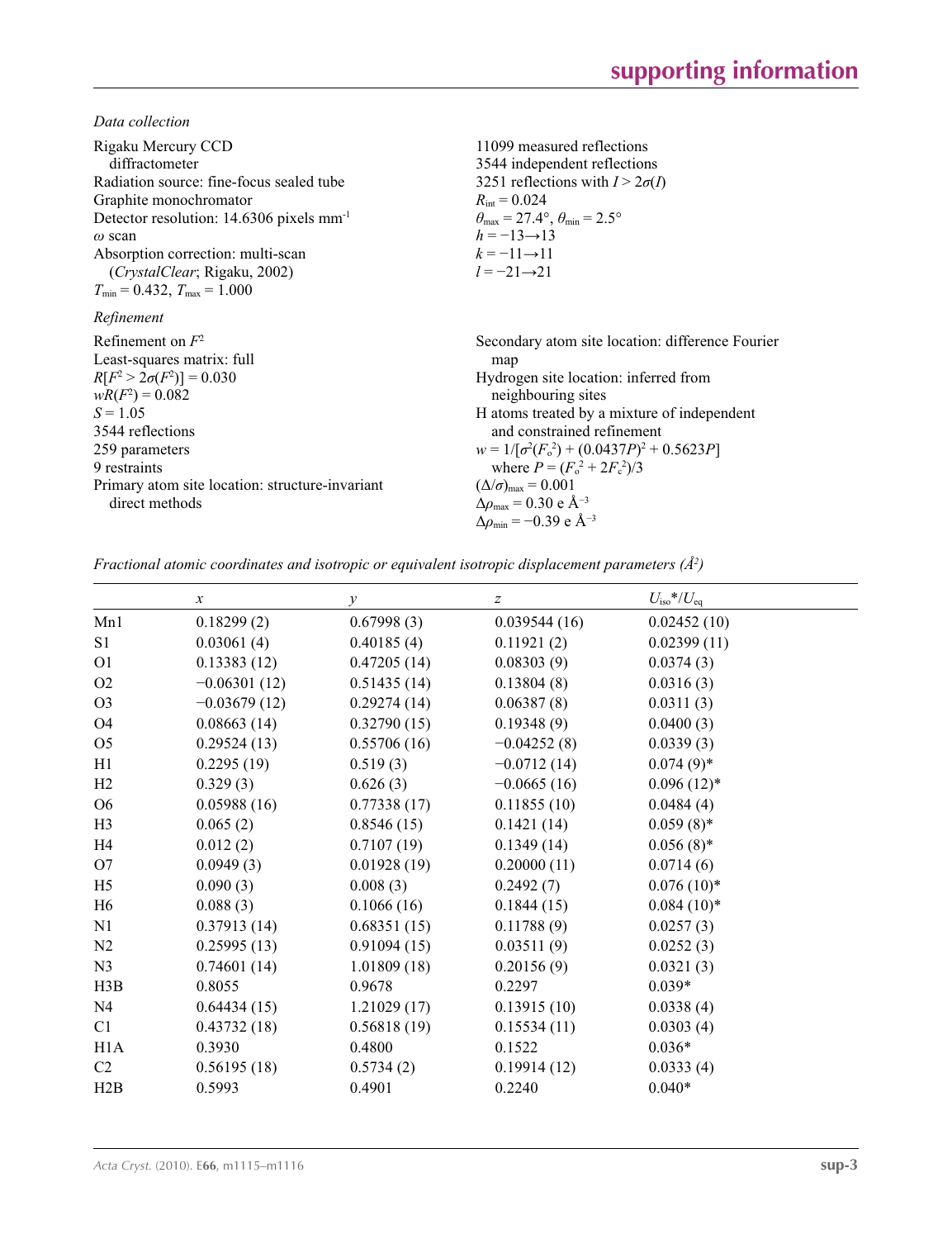| C <sub>3</sub> | 0.62820(17) | 0.7031(2)   | 0.20480(12)    | 0.0314(4) |  |
|----------------|-------------|-------------|----------------|-----------|--|
| H3C            | 0.7105      | 0.7093      | 0.2343         | $0.038*$  |  |
| C4             | 0.56986(15) | 0.82664(18) | 0.16534(10)    | 0.0239(3) |  |
| C <sub>5</sub> | 0.62700(15) | 0.96855(19) | 0.16508(10)    | 0.0257(4) |  |
| C <sub>6</sub> | 0.56533(16) | 1.08776(18) | 0.12661(10)    | 0.0253(3) |  |
| C7             | 0.43740(15) | 1.07578(18) | 0.08161(10)    | 0.0236(3) |  |
| C8             | 0.36759(18) | 1.19078(18) | 0.04063(12)    | 0.0302(4) |  |
| H8A            | 0.4032      | 1.2838      | 0.0414         | $0.036*$  |  |
| C9             | 0.24595(18) | 1.1648(2)   | $-0.00075(12)$ | 0.0337(4) |  |
| H9A            | 0.1977      | 1.2403      | $-0.0269$      | $0.040*$  |  |
| C10            | 0.19618(16) | 1.0231(2)   | $-0.00289(11)$ | 0.0306(4) |  |
| H10A           | 0.1150      | 1.0060      | $-0.0321$      | $0.037*$  |  |
| C11            | 0.37862(15) | 0.93635(17) | 0.07832(10)    | 0.0220(3) |  |
| C12            | 0.44406(15) | 0.81270(17) | 0.12160(10)    | 0.0222(3) |  |
| C13            | 0.75016(19) | 1.1614(2)   | 0.18408(12)    | 0.0370(4) |  |
| H13A           | 0.8209      | 1.2205      | 0.2020         | $0.044*$  |  |
|                |             |             |                |           |  |

*Atomic displacement parameters (Å2 )*

|                | $U^{11}$    | $U^{22}$    | $U^{33}$    | $U^{12}$       | $U^{13}$       | $U^{23}$       |
|----------------|-------------|-------------|-------------|----------------|----------------|----------------|
| Mn1            | 0.02168(14) | 0.02247(15) | 0.02823(17) | $-0.00592(9)$  | $-0.00001(11)$ | $-0.00163(10)$ |
| S <sub>1</sub> |             |             |             |                | $-0.00289(16)$ |                |
|                | 0.0223(2)   | 0.0203(2)   | 0.0272(2)   | $-0.00508(14)$ |                | 0.00196(15)    |
| O <sub>1</sub> | 0.0317(7)   | 0.0248(6)   | 0.0578(9)   | $-0.0043(5)$   | 0.0138(6)      | 0.0050(6)      |
| O <sub>2</sub> | 0.0289(6)   | 0.0270(6)   | 0.0384(7)   | $-0.0024(5)$   | 0.0037(5)      | $-0.0046(5)$   |
| O <sub>3</sub> | 0.0290(6)   | 0.0253(6)   | 0.0354(8)   | $-0.0023(5)$   | $-0.0067(5)$   | $-0.0044(5)$   |
| O4             | 0.0475(8)   | 0.0336(7)   | 0.0330(8)   | $-0.0034(6)$   | $-0.0129(6)$   | 0.0068(6)      |
| O <sub>5</sub> | 0.0305(7)   | 0.0349(7)   | 0.0361(8)   | $-0.0022(5)$   | 0.0040(6)      | $-0.0011(6)$   |
| O <sub>6</sub> | 0.0599(9)   | 0.0302(8)   | 0.0626(10)  | $-0.0153(7)$   | 0.0334(8)      | $-0.0142(7)$   |
| O7             | 0.1428(19)  | 0.0306(9)   | 0.0456(11)  | $-0.0169(10)$  | 0.0295(12)     | $-0.0072(7)$   |
| N <sub>1</sub> | 0.0253(7)   | 0.0215(7)   | 0.0292(8)   | $-0.0046(5)$   | 0.0008(6)      | 0.0003(5)      |
| N2             | 0.0209(6)   | 0.0247(7)   | 0.0287(8)   | $-0.0030(5)$   | 0.0000(6)      | 0.0014(6)      |
| N <sub>3</sub> | 0.0235(7)   | 0.0369(9)   | 0.0323(9)   | $-0.0062(6)$   | $-0.0073(6)$   | 0.0023(7)      |
| N <sub>4</sub> | 0.0326(8)   | 0.0295(8)   | 0.0376(9)   | $-0.0113(6)$   | $-0.0004(7)$   | 0.0004(7)      |
| C1             | 0.0348(9)   | 0.0221(8)   | 0.0330(10)  | $-0.0035(7)$   | 0.0026(8)      | 0.0010(7)      |
| C <sub>2</sub> | 0.0363(9)   | 0.0266(9)   | 0.0352(11)  | 0.0049(7)      | 0.0002(8)      | 0.0060(7)      |
| C <sub>3</sub> | 0.0244(8)   | 0.0342(10)  | 0.0335(10)  | 0.0018(7)      | $-0.0023(7)$   | 0.0032(8)      |
| C <sub>4</sub> | 0.0217(7)   | 0.0251(8)   | 0.0240(9)   | $-0.0023(6)$   | 0.0006(6)      | $-0.0010(6)$   |
| C <sub>5</sub> | 0.0200(7)   | 0.0293(9)   | 0.0263(9)   | $-0.0046(6)$   | $-0.0011(6)$   | $-0.0012(7)$   |
| C6             | 0.0253(8)   | 0.0234(8)   | 0.0266(9)   | $-0.0068(6)$   | 0.0022(7)      | $-0.0018(6)$   |
| C7             | 0.0241(8)   | 0.0224(8)   | 0.0241(8)   | $-0.0032(6)$   | 0.0032(7)      | $-0.0012(6)$   |
| C8             | 0.0327(9)   | 0.0207(8)   | 0.0364(11)  | $-0.0025(6)$   | 0.0029(8)      | 0.0005(7)      |
| C9             | 0.0319(9)   | 0.0278(9)   | 0.0393(11)  | 0.0050(7)      | $-0.0019(8)$   | 0.0064(8)      |
| C10            | 0.0218(8)   | 0.0316(9)   | 0.0362(10)  | 0.0006(7)      | $-0.0023(7)$   | 0.0042(8)      |
| C11            | 0.0196(7)   | 0.0220(8)   | 0.0240(9)   | $-0.0025(6)$   | 0.0024(6)      | $-0.0007(6)$   |
| C12            | 0.0214(7)   | 0.0216(8)   | 0.0232(9)   | $-0.0030(6)$   | 0.0019(6)      | $-0.0008(6)$   |
| C13            | 0.0318(9)   | 0.0387(11)  | 0.0380(11)  | $-0.0177(8)$   | $-0.0029(8)$   | $-0.0020(8)$   |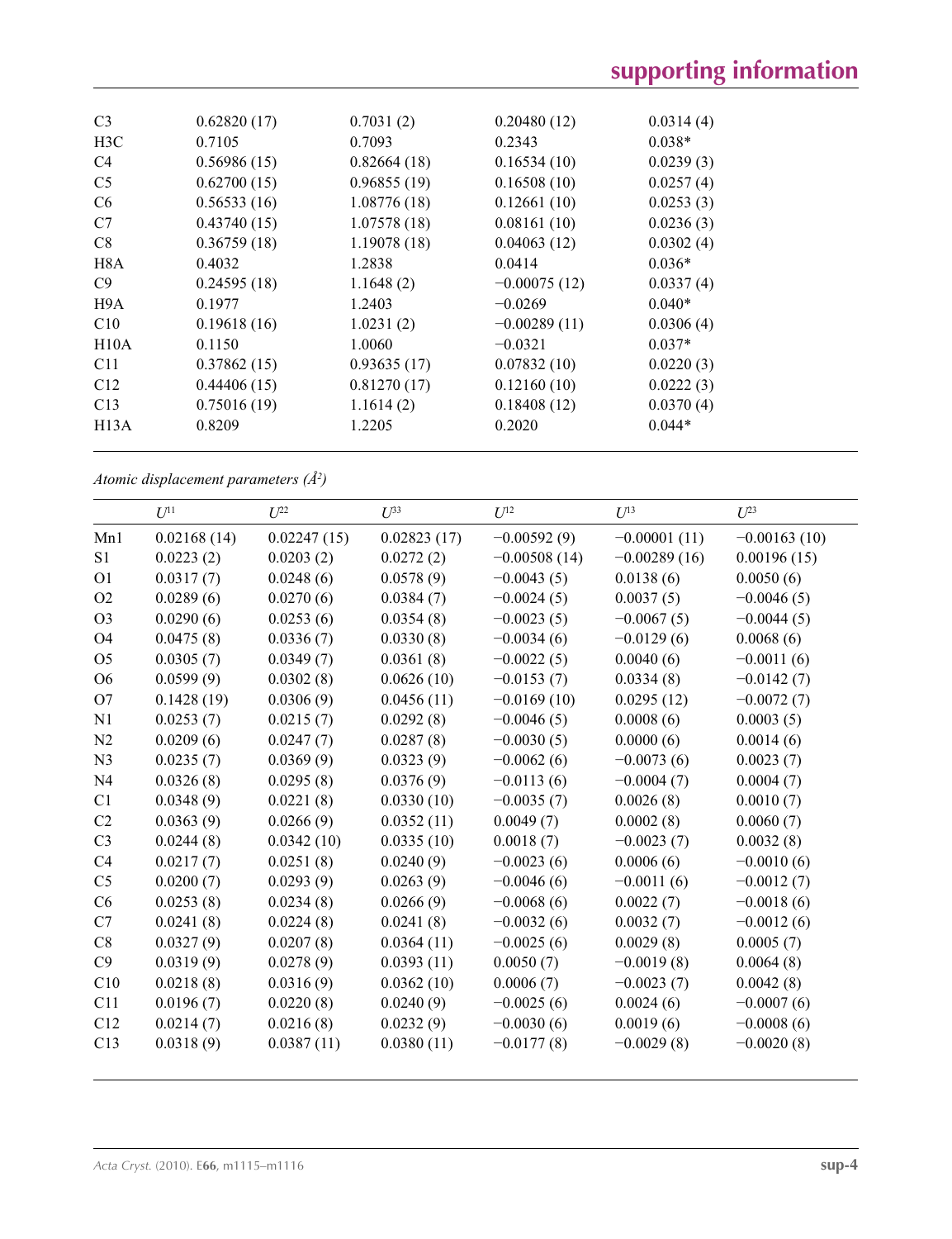*Geometric parameters (Å, º)*

| $Mn1 - 01$                   | 2.1366(17) | $N3$ —H $3B$    | 0.8600     |
|------------------------------|------------|-----------------|------------|
| $Mn1 - O3i$                  | 2.1641(16) | $N4 - C13$      | 1.325(3)   |
| $Mn1 - 05$                   | 2.2590(16) | $N4$ —C6        | 1.392(2)   |
| $Mn1 - 06$                   | 2.1751(17) | $C1-C2$         | 1.401(3)   |
| $Mn1 - N1$                   | 2.2718(19) | $Cl-H1A$        | 0.9300     |
| $Mn1 - N2$                   | 2.2715(19) | $C2-C3$         | 1.373(3)   |
| $S1 - 01$                    | 1.4711(14) | $C2 - H2B$      | 0.9300     |
| $S1 - 04$                    | 1.4753(16) | $C3-C4$         | 1.408(2)   |
| $S1 - 03$                    | 1.4779(14) | $C3 - H3C$      | 0.9300     |
| $S1 - 02$                    | 1.4910(14) | $C4 - C12$      | 1.416(2)   |
| $O3$ —Mn $1i$                | 2.1641(16) | $C4 - C5$       | 1.433(2)   |
| $O5 - H1$                    | 0.85(1)    | $C5-C6$         | 1.383(2)   |
| $O5 - H2$                    | 0.86(3)    | $C6 - C7$       | 1.442(2)   |
| $O6 - H3$                    | 0.84(1)    | $C7-C8$         | 1.406(2)   |
| $O6 - H4$                    | 0.84(2)    | $C7 - C11$      | 1.416(2)   |
| $O7 - H5$                    | 0.85(1)    | $C8-C9$         | 1.379(3)   |
| $O7 - H6$                    | 0.84(1)    | $C8 - H8A$      | 0.9300     |
| $N1 - C1$                    | 1.333(2)   | $C9 - C10$      | 1.398(3)   |
| $N1 - C12$                   | 1.363(2)   | $C9 - H9A$      | 0.9300     |
| $N2 - C10$                   | 1.338(2)   | $C10 - H10A$    | 0.9300     |
| $N2 - C11$                   | 1.364(2)   | $C11 - C12$     | 1.464(2)   |
| $N3 - C13$                   | 1.350(3)   | $C13 - H13A$    | 0.9300     |
| $N3-C5$                      | 1.381(2)   |                 |            |
| $O1 - Mn1 - O3$ <sup>i</sup> | 101.97(6)  | $N1-C1-C2$      | 123.22(16) |
| $O1 - Mn1 - O6$              | 86.60(7)   | $N1-C1-H1A$     | 118.4      |
| $O3^i$ -Mn1- $O6$            | 92.60(8)   | $C2-C1-H1A$     | 118.4      |
| $O1 - Mn1 - O5$              | 86.81 (6)  | $C3-C2-C1$      | 119.08(17) |
| $O3^i$ -Mn1- $O5$            | 85.67(7)   | $C3-C2-H2B$     | 120.5      |
| $O6 - Mn1 - O5$              | 172.68(5)  | $C1-C2-H2B$     | 120.5      |
| $O1 - Mn1 - N2$              | 161.64(6)  | $C2-C3-C4$      | 119.07(17) |
| $O3^i$ -Mn1-N2               | 94.33(5)   | $C2-C3-H3C$     | 120.5      |
| $O6 - Mn1 - N2$              | 84.25(6)   | С4-С3-Н3С       | 120.5      |
| $O5 - Mn1 - N2$              | 102.96(6)  | $C3 - C4 - C12$ | 118.63(15) |
| $O1 - Mn1 - N1$              | 93.04(6)   | $C3-C4-C5$      | 125.55(16) |
| $O3^i$ -Mn1-N1               | 160.02(5)  | $C12-C4-C5$     | 115.82(15) |
| $O6 - Mn1 - N1$              | 101.47(8)  | $N3-C5-C6$      | 106.07(15) |
| $O5 - Mn1 - N1$              | 82.04(7)   | $N3-C5-C4$      | 130.22(16) |
| $N2-Mn1-N1$                  | 73.31(5)   | $C6-C5-C4$      | 123.70(15) |
| $O1 - S1 - O4$               | 109.79(9)  | $C5-C6-N4$      | 110.00(16) |
| $O1 - S1 - O3$               | 109.82(9)  | $C5-C6-C7$      | 121.34(15) |
| $O4 - S1 - O3$               | 108.90(9)  | $N4-C6-C7$      | 128.66(16) |
| $O1 - S1 - O2$               | 109.62(9)  | $C8 - C7 - C11$ | 117.88(16) |
| $O4 - S1 - O2$               | 108.80(9)  | $C8-C7-C6$      | 125.22(15) |
| $O3 - S1 - O2$               | 109.88(8)  | $C11-C7-C6$     | 116.90(15) |
| $S1 - 01 - Mn1$              | 140.06(8)  | $C9 - C8 - C7$  | 119.55(16) |